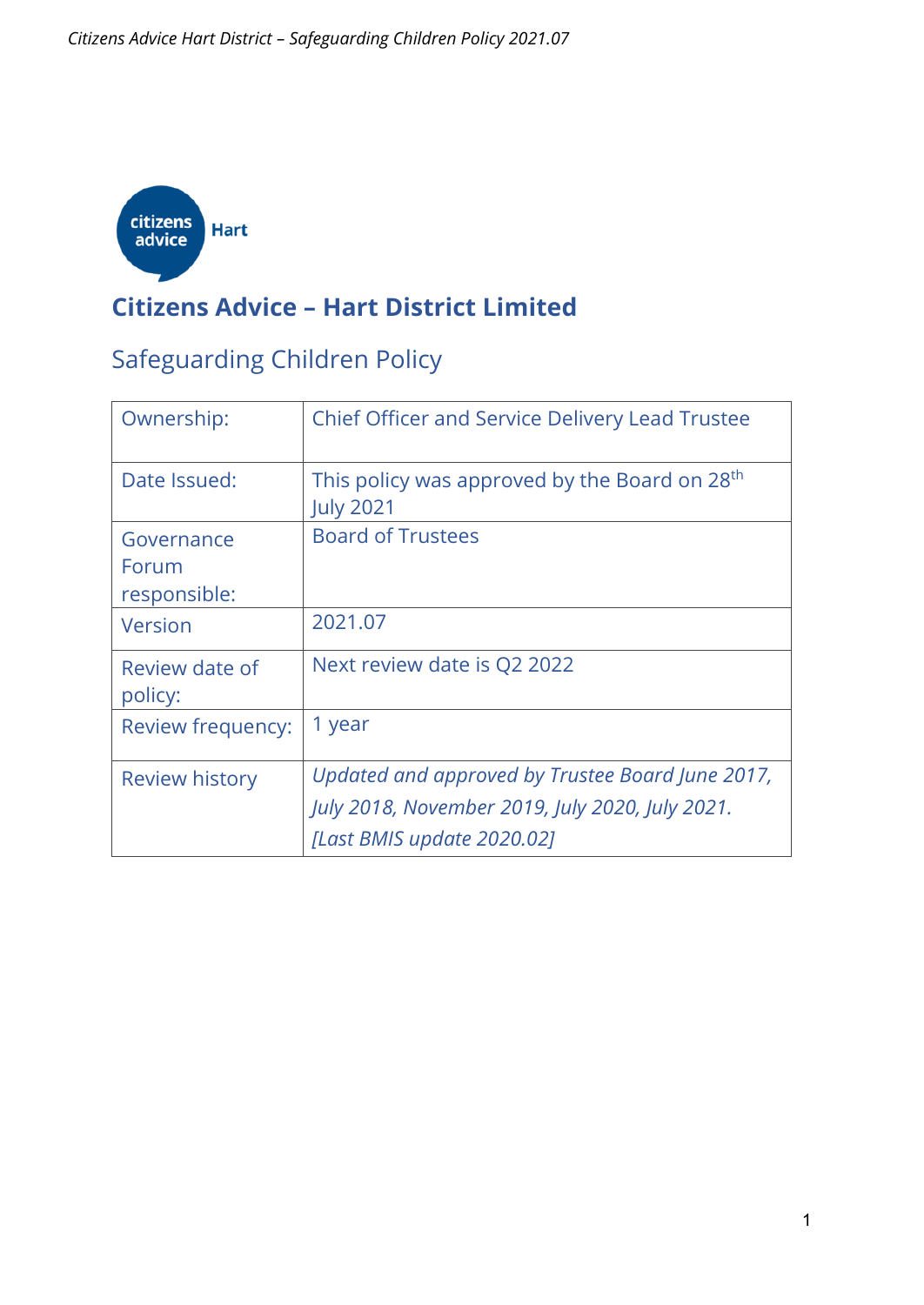#### Safeguarding Children Policy

We have in place a safeguarding lead and a deputy safeguarding lead. The lead is the person responsible for reporting concerns of abuse and neglect to the relevant authority. In their absence the deputy safeguarding lead will take this action.

In addition a member of our trustee board is assigned the responsibility of overseeing safeguarding for our organization including reporting serious concerns to the Charity Commission and making decisions on safeguarding concerns about our staff and volunteers or children and adults at risk in their care.

#### How should the policy be used?

This policy must be followed by all staff and volunteers, including senior managers and trustees. It also applies to anyone working on behalf of our organisation.

This policy focuses on safeguarding concerns that stem from interactions with clients and other people who access our service; however the legal duties and principles outlined in this document apply to people who are children that aren't our clients. For example the child of a client, anyone who is under the age of 18 who is volunteering, beneficiaries or other connections who meet our definition of children in relation to this safeguarding policy.

No one should ignore allegations or suspicions of abuse or neglect.

## Why do we have a policy?

We have a policy to:

- protect children and young people who access our services. This includes children in contact with adults who use our services
- detail what we will do to keep children safe and how we will deal with any concerns we have regarding a child's safety
- provide staff and volunteers with the overarching principles that guide our approach to children's safeguarding and child protection

It's important we have a policy because in the course of our day-to-day work, staff and volunteers may come into contact with children. In some instances this will be incidental contact, for example when an adult client brings their child along to an appointment.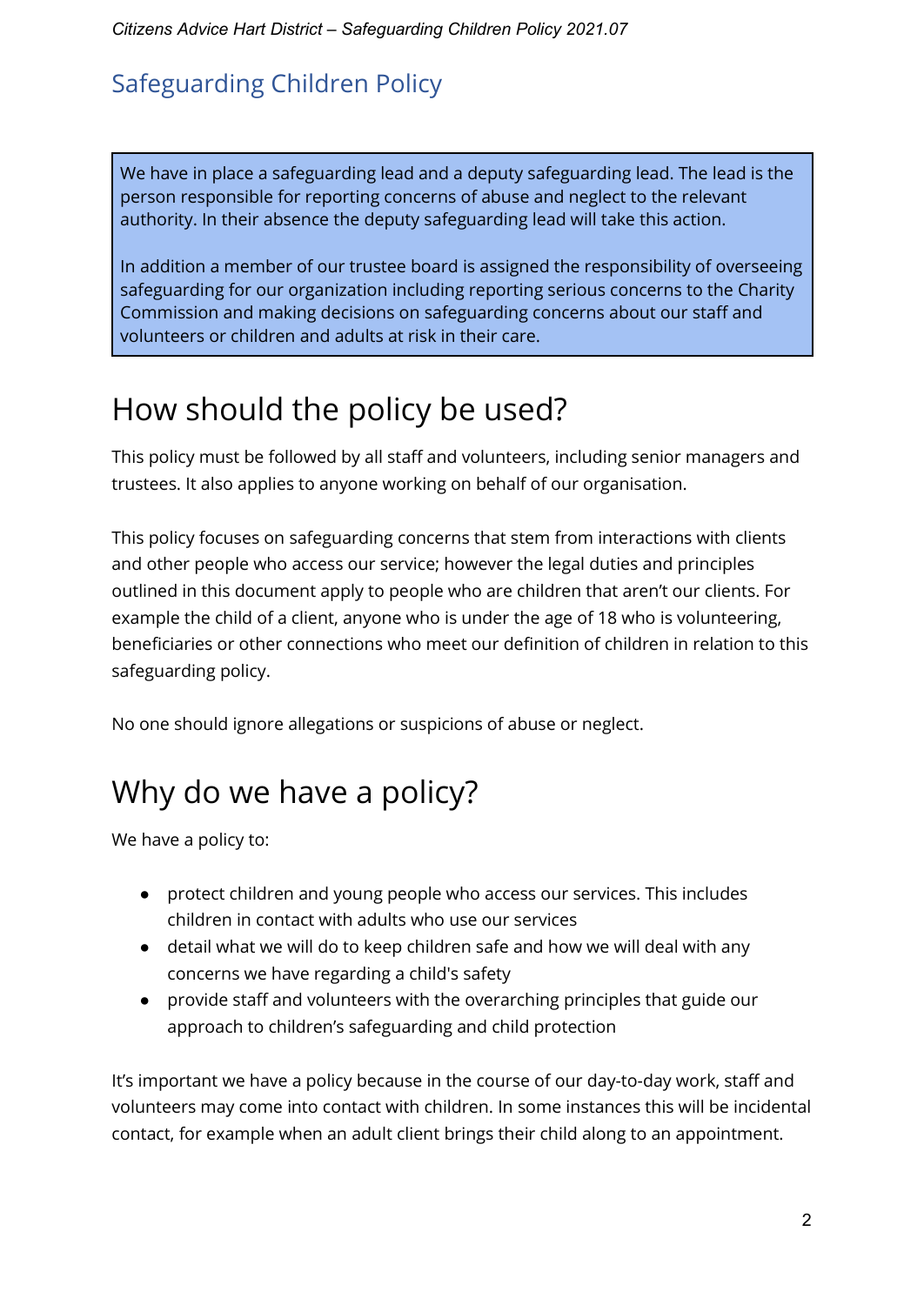There may also be situations when staff and volunteers provide advice or services to clients who are children.

We aim to keep children safe and prevent them from harm. We are committed to:

- having sound recruitment practices
- ensuring all staff and volunteers have an understanding and awareness of children's safeguarding
- ensuring all staff and volunteers know how to raise safeguarding concerns and feel confident doing so

#### Our legal and membership duties

It is a requirement of Citizens Advice membership that we act within the relevant laws and regulations to safeguard people who come into contact with our service from harm and abuse.

Protecting people and safeguarding responsibilities are a governance priority for our organisation. It is a fundamental part of how we operate as a charity for the public benefit. Safeguarding is the responsibility of everyone at our organisation.

The Children Act 2004 places a statutory duty on agencies to co-operate to safeguard and promote the welfare of children.

It is unusual that we come into contact with children in the day to day delivery of our service, but when we do or if we choose to provide a service that is targeted at children, we follow the NSPCC Safeguarding and Child Protection Standards.

Government guidance 'Working together to safeguard children states that '*Everyone who works with children - including teachers, GPs, nurses, midwives, health visitors, early years professionals, youth workers, police, Accident and Emergency staff, paediatricians, voluntary and community workers and social workers - has a responsibility for keeping them safe*'.

We will take these duties into account in our work with children who come into contact with our service and support local authorities to fulfil their statutory duties where possible.

This includes:

- protecting children from abuse and maltreatment
- preventing harm to children's health or development
- ensuring children grow up with the provision of safe and effective care
- take action to enable all children and young people to have the best outcomes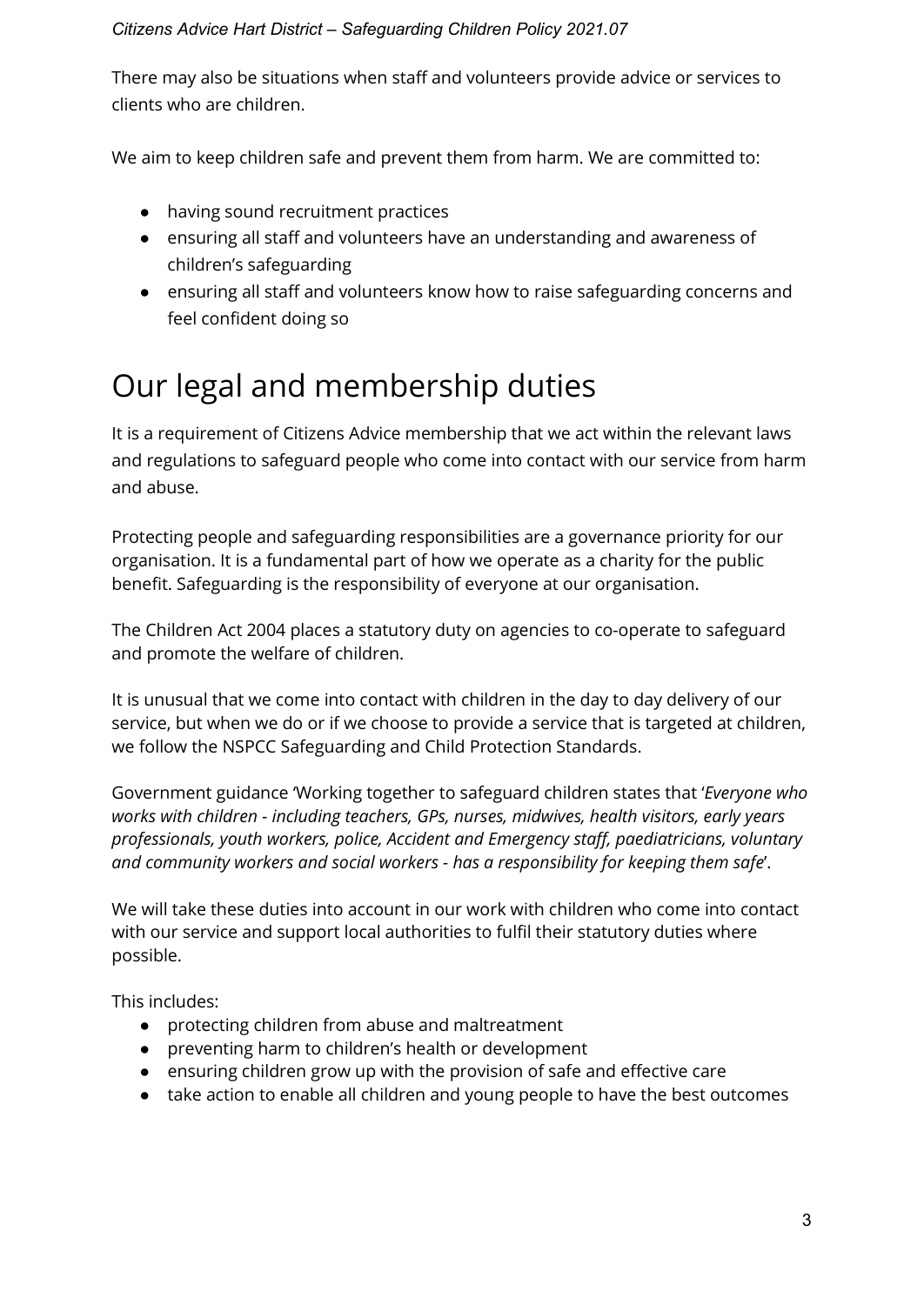#### Who is protected by this policy?

Safeguarding and child protection applies to all children and young people under the age of 18. This includes our clients and children in contact with our clients.

We recognise that:

- the welfare of the child is paramount as enshrined in the Children Act 2004
- all children regardless of age, race, disability, gender reassignment, marriage/civil partnership status, pregnancy, maternity, religion or belief, sex and sexual orientation have a right to equal protection from all types of harm and abuse
- some children are especially vulnerable because of the impact of previous experiences, their level of dependency, communication needs or other issues

## What do we mean by safeguarding?

'Safeguarding' typically relates to children (defined as individuals under 18) and adults at risk (also known as vulnerable adults), for which specific legislation and regulatory requirements apply. However our regulator, the Charity Commission has adopted a broader definition of safeguarding.

In its guidance it describes safeguarding as '*the range of measures in place to protect people in a charity, or those it comes into contact with, from abuse and maltreatment of any kind*'. This is therefore our definition.

## What is child abuse?

We follow guidance on child safeguarding and child protection set out by the NSPCC, who are a leading child safety charity.

The NSPCC has extensive information on child abuse, the different types of abuse and [signs and symptoms of child abuse.](https://www.nspcc.org.uk/preventing-abuse/child-abuse-and-neglect/)

The indicators provided below are not an exhaustive list of signs and symptoms of a child suffering abuse and neglect, but are a summary of the main types of child abuse. Further information on signs and symptoms of abuse can be found on the NSPCC website.

| Type of Abuse | Detail of abuse |
|---------------|-----------------|
|---------------|-----------------|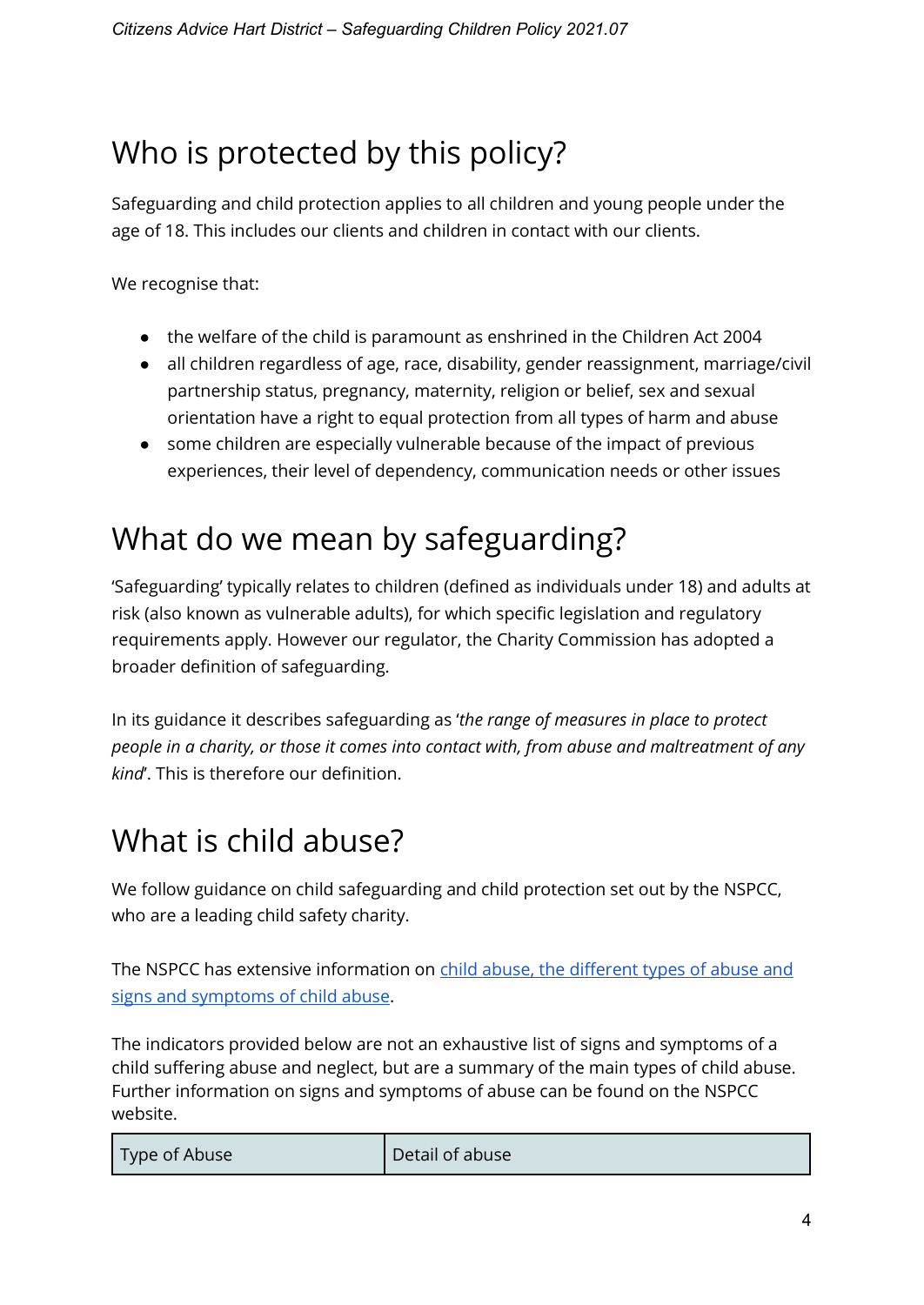| Neglect                       | Neglect is the ongoing failure to meet a child's<br>basic needs and the most common form of<br>child abuse. A child might be left hungry or<br>dirty, or without proper clothing, shelter,<br>supervision or health care.                                                                                                                               |
|-------------------------------|---------------------------------------------------------------------------------------------------------------------------------------------------------------------------------------------------------------------------------------------------------------------------------------------------------------------------------------------------------|
| Domestic abuse                | Can apply to different types of abuse that<br>occur either in a relationship or between<br>family members.<br>Can also occur in teenage relationships<br>If children witness domestic abuse this is<br>considered child abuse                                                                                                                           |
| Emotional/Psychological abuse | Involves the continual emotional mistreatment<br>of a child. It's sometimes called psychological<br>abuse. Emotional abuse can involve deliberately<br>trying to scare, humiliate, isolate or ignore a<br>child.                                                                                                                                        |
| Sexual abuse                  | When a child is sexually abused, they're forced<br>or tricked into sexual activities. They might not<br>understand that what's happening is abuse or<br>that it's wrong. And they might be afraid to tell<br>someone. Sexual abuse can happen anywhere -<br>and it can happen in person or online.                                                      |
| Child sexual exploitation     | a type of sexual abuse. When a child or<br>young person is exploited they're given<br>things, like gifts, drugs, money, status and<br>affection, in exchange for performing sexual<br>activities.                                                                                                                                                       |
| Online abuse                  | Online abuse is any type of abuse that<br>happens on the internet. It can happen<br>across any device that's connected to the<br>web, like computers, tablets and mobile<br>phones. And it can happen anywhere online,<br>including social media, text messages and<br>messaging apps, emails, online chats, online<br>gaming and live-streaming sites. |
| Physical abuse                | Where a child is hurt or injured deliberately                                                                                                                                                                                                                                                                                                           |
| <b>Emotional abuse</b>        | This can sometimes come under the<br>heading psychological abuse<br>It involves neglecting a child's emotional<br>needs or mistreating a child emotionally<br>Can include verbal abuse, ignoring or<br>belittling a child or frightening them                                                                                                           |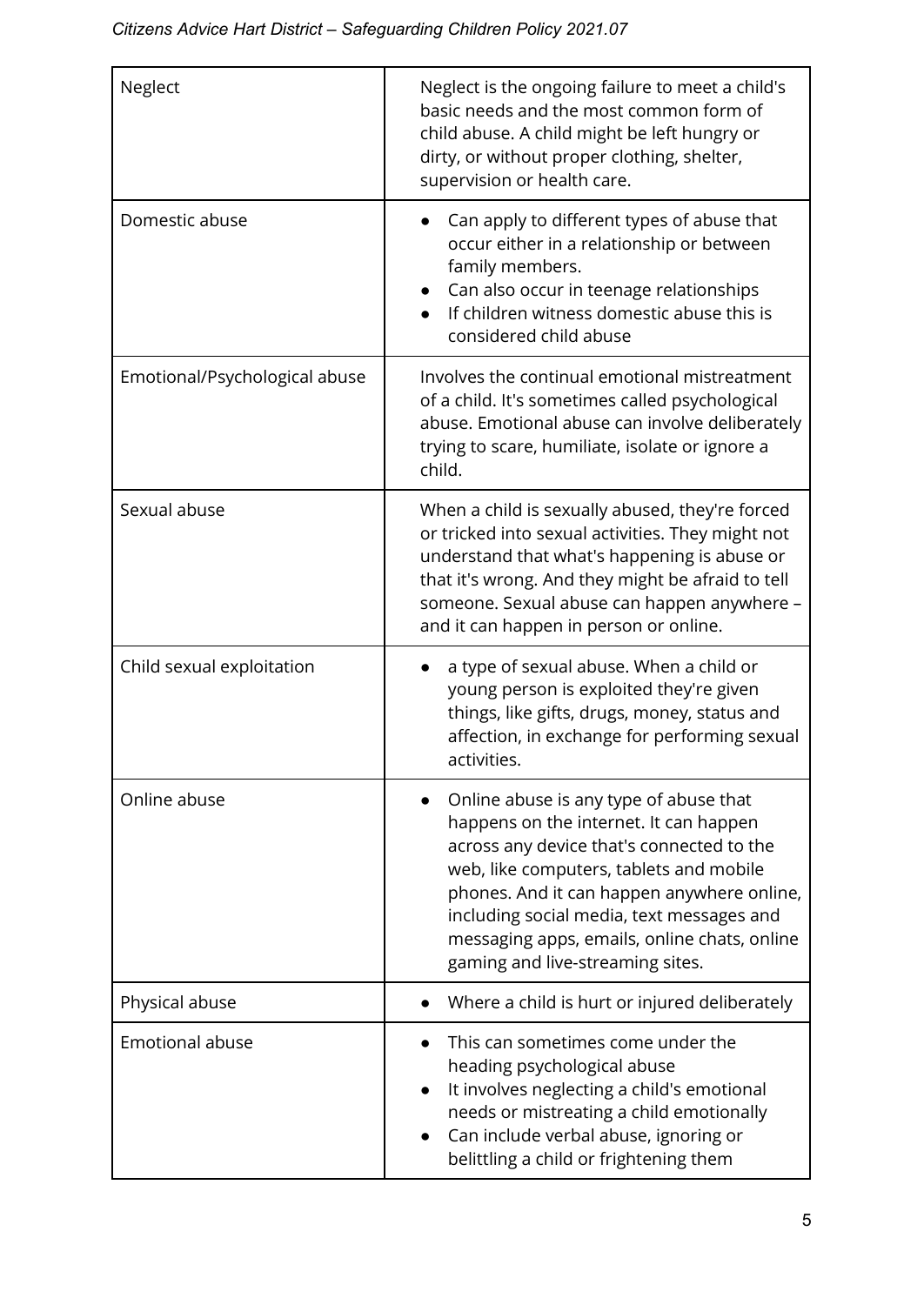| Female genital mutilation (FGM)                                                                                                    | The ritual removal of some or all of the<br>female genitalia for non-medical reasons                                                                                                                                                                                                                                                                                                                                                                                                                                                                             |
|------------------------------------------------------------------------------------------------------------------------------------|------------------------------------------------------------------------------------------------------------------------------------------------------------------------------------------------------------------------------------------------------------------------------------------------------------------------------------------------------------------------------------------------------------------------------------------------------------------------------------------------------------------------------------------------------------------|
| Bullying and cyberbullying                                                                                                         | Signs could include:<br>Belongings getting 'lost' or damaged,<br>physical injuries, being afraid to go to<br>school, not doing as well at school, asking<br>for, or stealing, money being nervous, low<br>confidence, distressed and withdrawn,<br>problems with eating or sleeping and<br>bullying others.                                                                                                                                                                                                                                                      |
| Child trafficking                                                                                                                  | Where children are tricked, forced or persuaded to<br>leave their homes and are moved or transported<br>and then exploited, forced to work or sold.                                                                                                                                                                                                                                                                                                                                                                                                              |
| Organisational abuse                                                                                                               | Can occur in various settings such as a<br>hospital or care home<br>This type of abuse can be one-off incidents<br>as well as ongoing patterns of abuse                                                                                                                                                                                                                                                                                                                                                                                                          |
| Grooming                                                                                                                           | Can occur online and through social media<br>as well as in real life<br>Abusers can be strangers or someone<br>known to the child<br>The abuser works to gain the child's trust so<br>that they can abuse or exploit them sexually                                                                                                                                                                                                                                                                                                                               |
| <b>Modern slavery:</b><br>This type of abuse<br>encompasses slavery, human<br>trafficking, forced labour and<br>domestic servitude | Signs could include the following:<br>signs of physical or emotional abuse<br>appearing to be malnourished, unkempt or<br>withdrawn<br>isolation from the community, seeming<br>$\bullet$<br>under the control or influence of others<br>living in dirty, cramped or overcrowded<br>$\bullet$<br>accommodation and/or living and working<br>at the same address<br>lack of personal effects or identification<br>$\bullet$<br>documents<br>always wearing the same clothes<br>avoidance of eye contact, appearing<br>frightened or hesitant to talk to strangers |

The NSPCC and World Health Organisation identifies several situations of increased risk of harm: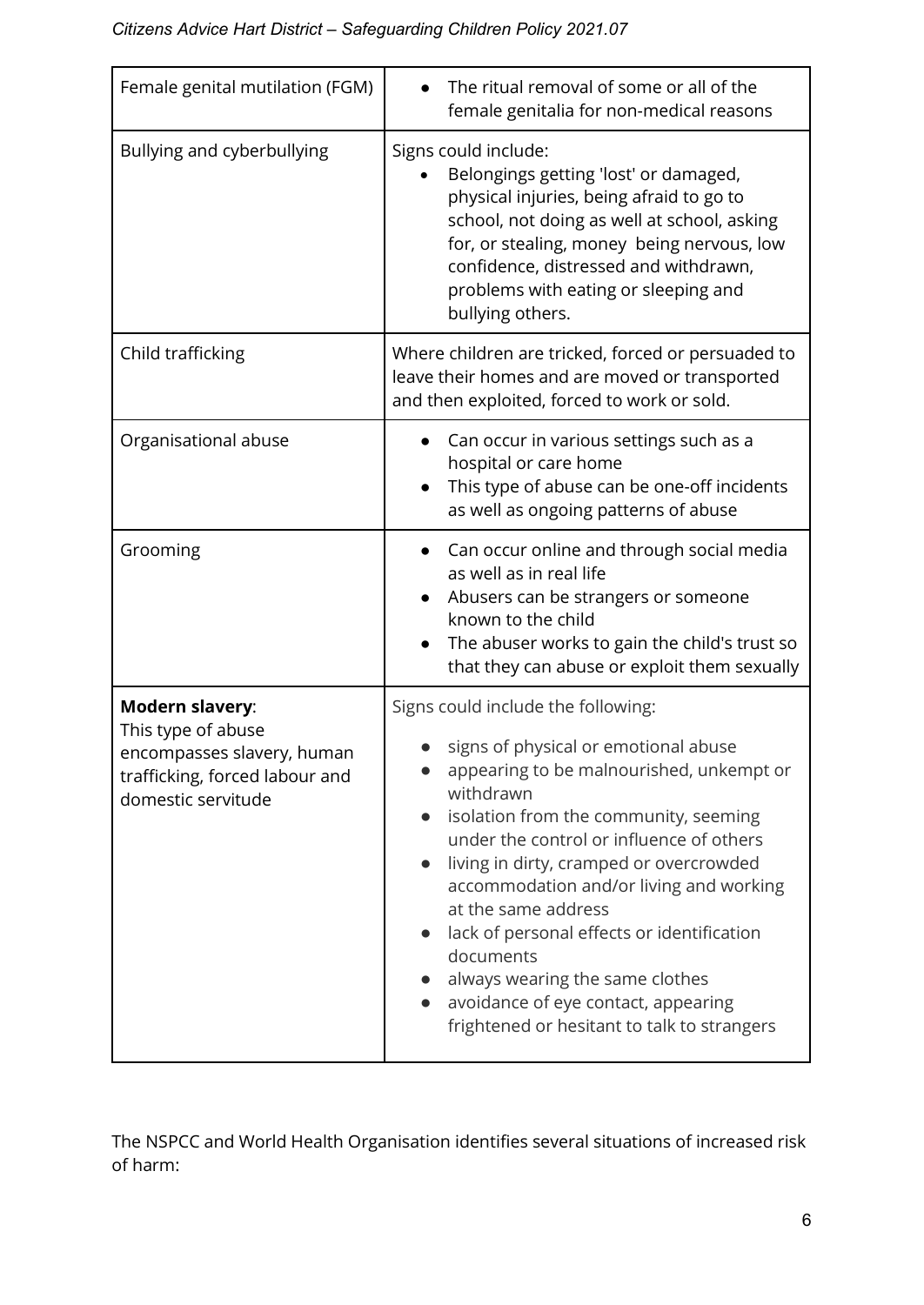- if a child has a disability or issues around physical or mental health
- being raised by a single parent or by very young parents without the support of an extended family
- household overcrowding
- a lack of income to meet the family's needs
- the presence of other violent relationships in the home.

## Radicalisation and safeguarding

If we are concerned about a child becoming radicalised, we follow the stages in our safeguarding procedure.

We take also take guidance from the government counter terrorism '*Prevent Strategy'*. One of the aims of which is supporting 'vulnerable people' to prevent them being drawn into terrorism.

Our staff and volunteers will be mindful of radicalisation and report any concerns using our safeguarding adult and children policies.

## Confidentiality and safeguarding

Confidentiality is one of the founding principles of Citizens Advice. It is important that our clients can trust us and know that the information they disclose is treated in confidence.

If a person aged under 18 is our client then the details of the advice given to them should remain confidential, even if their parent asks.

However, if we have suspicions or information has been disclosed in relation to abuse, we have a responsibility to take action. Our principles do not override the need to protect children from abuse.

Where a member of staff or volunteer has a suspicion that a child is being abused or has information disclosed to them alleging abuse, they should follow the steps in the safeguarding procedure.

In accordance with the principle of empowerment, the decision on whether to report a safeguarding concern should normally be discussed with the person the concern is about; however getting permission from a child in order to report a safeguarding concern may not always be possible or appropriate.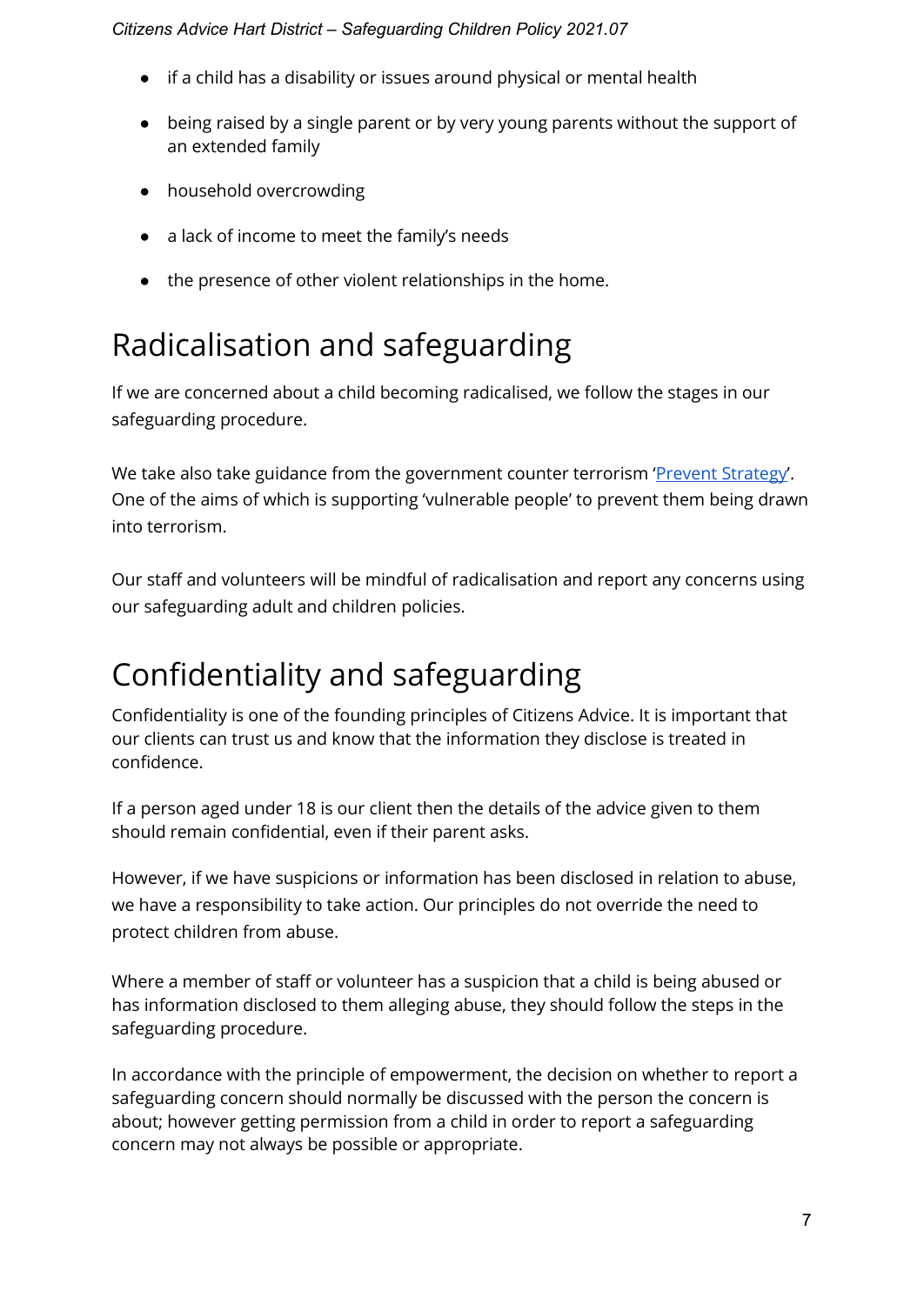It is not necessary to discuss a safeguarding concern with a child before breaching confidentiality and reporting to a local authority if doing so is in the child's best interests. However in situations where a child has ability/capacity to make decisions for themselves we will aim to discuss the concern with them. We will also make it clear to them during this discussion that even if permission to report the concern is not given, we may still need to report it under our statutory obligations as a charity.

There will be situations when confidentiality between ourselves and a client needs to be breached without their permission. This includes situations where the child we're concerned about is in serious and immediate danger and there's no time to get permission, it's not possible to get permission or the child is not able to give permission (for example when the abuser is always present). Also we would not try to get permission if there's a chance it would put the child we're concerned about in more danger.

In these situations the wellbeing of the child takes precedence over our principal of confidentiality. Our safeguarding procedure details the process for breaching confidentiality and raising a safeguarding concern.

#### Screening of staff and volunteers

We ensure that all staff and volunteers who work in roles which are legally entitled to get a Disclosure and Barring Service (DBS) check are screened, we will also ask for appropriate references as part of our screening process and reserve the right to await the results of DBS checks and references before allowing an person to start in that role. If a role is not entitled to a standard or enhanced check, our chief officer may choose to ask some staff or volunteers to undergo a basic check.

If a DBS check reveals an unspent conviction for a sexual offence against a child or vulnerable adult, the individual is not suitable for that role and will not be taken on. Any other convictions will be considered on an individual basis.

We are legally required to report any incidents where a member of staff or a volunteer is disciplined or dismissed for inappropriate behaviour with or against a child to the Charity Commission and DBS.

Further information can be found in our DBS and ex-offenders policies.

#### Supervision, training and safeguarding

Thorough induction training will be provided to ensure that staff and volunteers are aware of good safeguarding practice alongside the service's core values and confidentiality.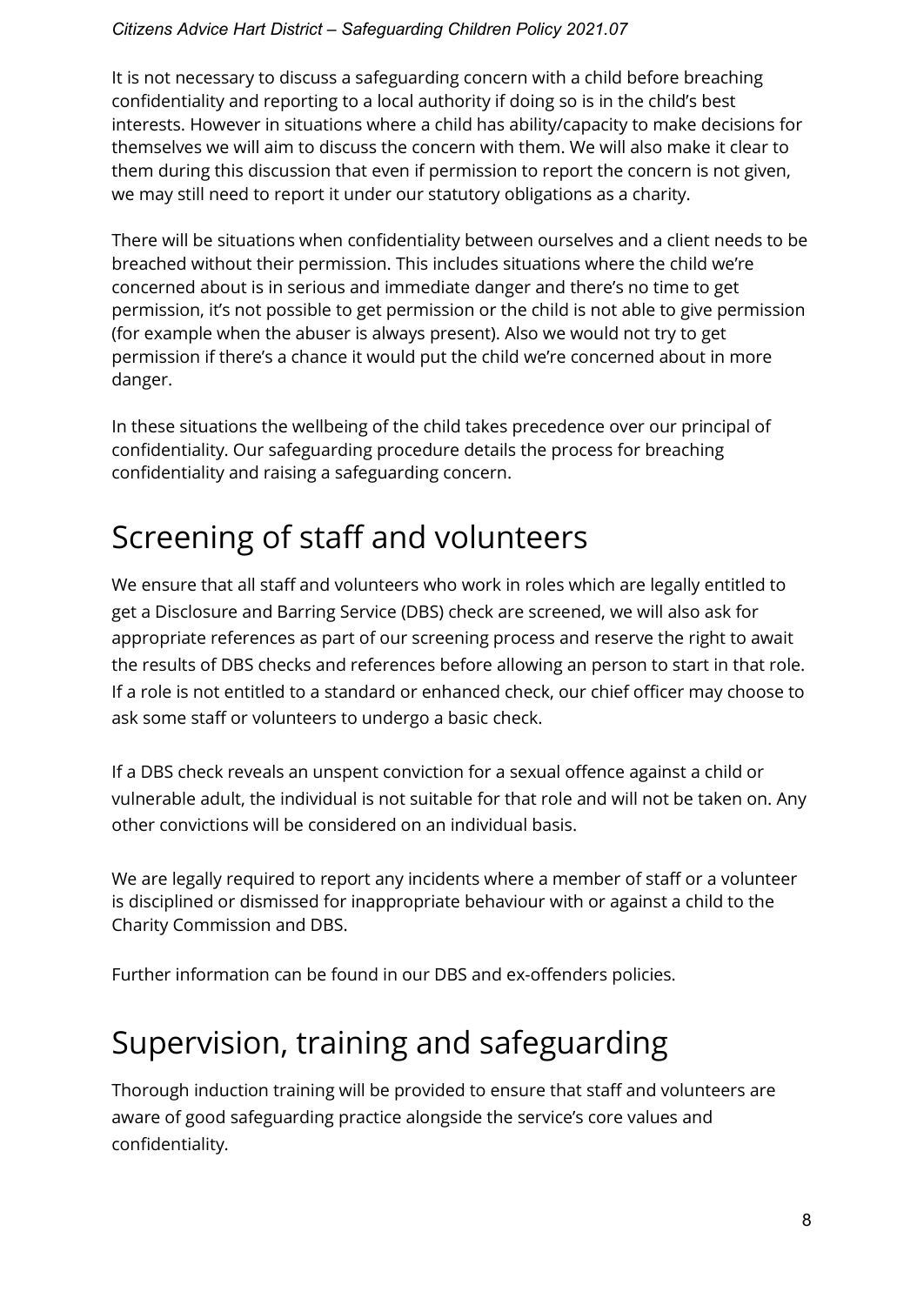Staff and volunteers will be given regular supervision and have their training needs assessed.

Regular case checking will take place and any unusual or excessive contact with a child will be investigated.

Appropriate safeguarding training is available to all staff and volunteers. This may be in the form of:

- policy awareness sessions delivered internally
- briefing sessions by a local authority or other relevant authority
- attendance at training arranged through partner agencies

# If a staff member or volunteer is removed from their role

If a staff member or volunteer is moved or dismissed from their role because of safeguarding concerns arising from their actions or inactions we have a responsibility as a regulated activity provider to inform the Disclosure and Barring Service. We will follow the [guidance set out by the Disclosure and Barring Service](https://www.gov.uk/guidance/making-barring-referrals-to-the-dbs) in these situations.

# Developing new services

Any new services in development will take account of the need to safeguard children. This may be achieved by:

- risk assessment of proposed activities
- agreeing safeguarding measures with partner organisations including information sharing protocols
- seeking specialist advice, for example from the local safeguarding children board

## Working with local statutory agencies

Safeguarding Boards may carry out reviews or investigations and may require us to supply information. The boards are made up of representatives from local authorities and other statutory bodies and partner agencies.

We will supply information requested by a safeguarding board under the following circumstances: